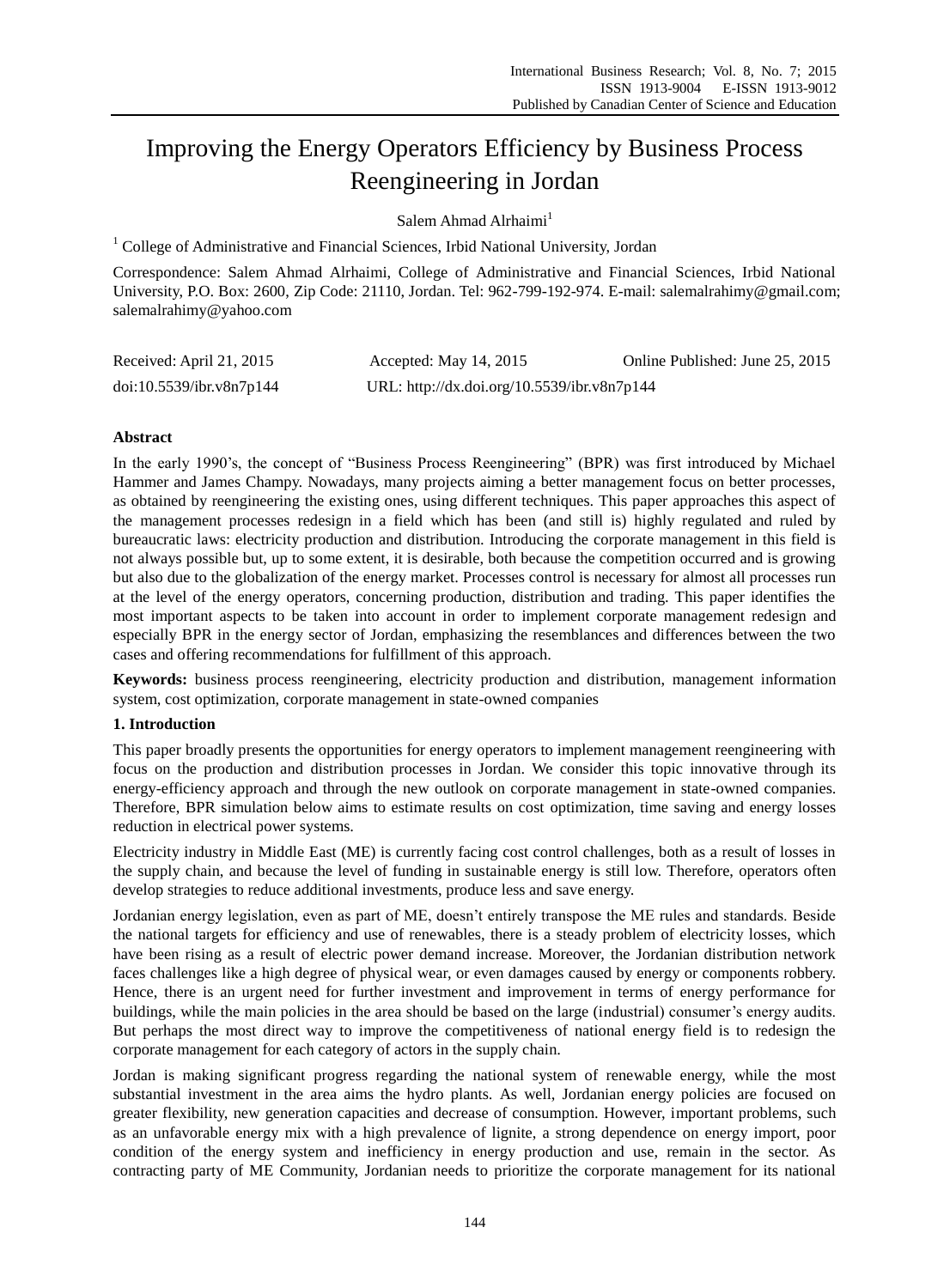electricity operators.

There are many aspects that make classical management techniques no longer sufficient when it comes to new challenges in the global energy system. Given the consumption-based pricing models, speed-to-market and the need of information sharing, one of the most competitive innovations can be the use of BPR, on various management levels. Intensifying global competition combined with volatile economic, regulatory and market conditions means that energy companies have to generate higher performance and greater operational agility, with costs reductions.

As a structure, this paper identifies the main needs in terms of electricity production, distribution and consumption for Jordan, where all these processes are pretty expensive for the stakeholders and slowed down by bureaucratic laws. Subsequently, the article explains the advantages of a redesigned management, employing the cloud computing technique, given the fact that BPR for large utilities producers is currently revealing its first benefits in US and Western Europe. In the end, the paper aims to quantify the differences between the classical, usual corporate management and the one based on reengineering, highlighting the cost optimization effect of the latter. The main purpose is to offer a feasible management alternative for the two countries energy system, starting from their own shortages.

## **2. Literature Review**

#### *2.1 Business Process Reengineering*

It is argued by some researchers (for example, van Meel et al., 1994; MacIntosh & Francis, 1997; Mugableh, 2015; Mugableh, 2013 etc.) that there is no commonly agreed definition of BPR. However, Yih-Chang Chen (2001, "Empirical Modelling for Participative Business Process Reengineering") considers BPR a concept which focuses on integrating both business process redesign and deploying IT to support the reengineering work. S. L. Mansar (2007, "Best practices in business process redesign: use and impact") identifies 6 components which must be linked through this technique:

- 1) The internal or external customers of the BPR;
- 2) The products (or services) generated by the BPR;
- 3) The business process;
- 4) The participants in the business;
- 5) The information used or created by BPR, and
- 6) The external environment, other than customers.

#### *2.2 Business Process Management*

Process management is a structured approach to performance improvement that centers on the disciplined design and careful execution of a company's end-to-end business processes. Business process automation, often labelled BPM (Business Process Management), is a growing activity, albeit one which tends towards a narrower, IT-centric, context. As M. Hammer (2002, "Process Management and the future of six sigma") noticed, process based interventions, in particular, Six Sigma (Six Sigma provides a way of measuring the variability in a process as it delivers services to an end-user or customer), are becoming more and more popular, although doubts remain as to the durability of such interventions in the absence of a process management framework.

Most people think of BPM as the logical continuation of the interest in business processes that started in the Eighties and reached a crescendo in the mid-Nineties with Six Sigma, Business Process Reengineering, Workflow and ERP software. According to Z. Dabaghkashani (2012, "A Success Model for Business Process Management Implementation"), BPM helps organizations by providing real benefits such as: automation of standard procedures and processes, ability to visualize, simulate and trouble-shoot Business Processes, manage and monitoring the performance of operations and personnel.

## *2.3 The Practicability in Energy Field*

As most of the industries, energy sector is very likely to migrate to management redesign and especially to cloud computing use. We consider that the large number of entities involved in the energy field and power systems–producers, distributors, infrastructure and auxiliary services providers etc.–is the main reason why they should employ process orientation more and more. Currently, national and international operators are looking for ways to optimize costs, reduce losses and process duration, modulate prices or even interact with users/consumers through IT platforms. Watson and Howells (2012, "Energy Informatics: Initial Thoughts on Data and Process Management") observe that there is a need of a new discipline, Energy Informatics, whose goal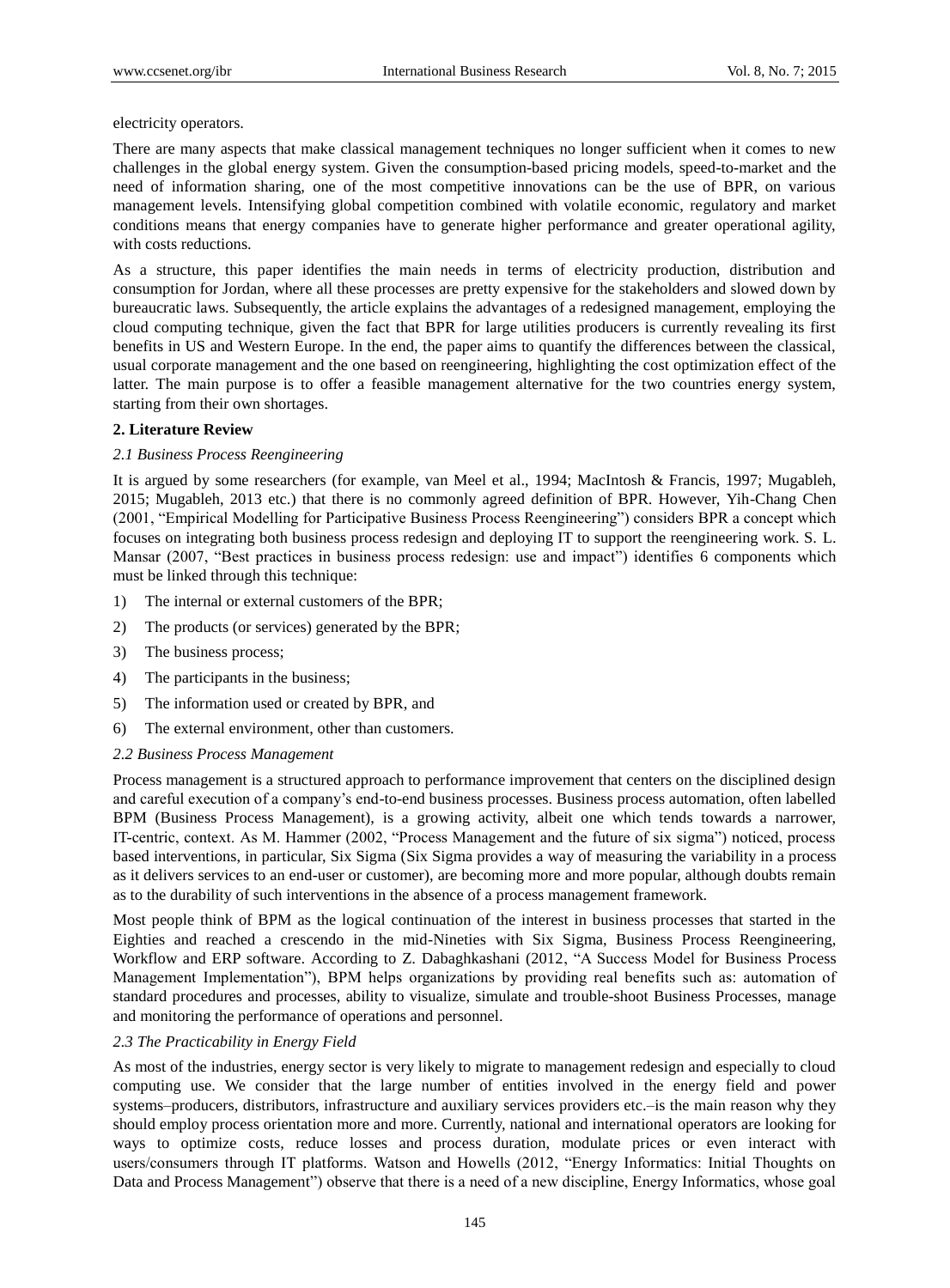is to stimulate research in reducing energy consumption through practical solution and power of information systems.

Even if some large energy (electricity) corporations in countries like USA or UK have already virtualized their internal infrastructure, the great majority have yet to implement the full-scale automation in terms of process design and simplification. This is also the case for Romania and FYR of Macedonia, where such system is still incomplete as respects automation of standard procedures and management processes.

## **3. Methodology**

Firstly, it's important to clarify our future working concept, the *smart grid*. It generally refers to a class of technology used in order to bring utility electricity delivery systems into the 21st century, using computer-based remote control and automation. When talking about energy operators, this communication technology is quite new in process development, despite the fact that they have been used for decades in other industries. There is a wide category of actors in the power system which has begun to use smart grids, from the power plants and distributors, to business and non-business consumers. The table below exposes some of the benefits a smart grid could bring as against a classical one:



Table 1. Traditional grid vs. smart grid in terms of efficiency

Source: Boston Consulting Group.

Considering all these classes of benefits, we will detail the energy management approach, with focus on flow optimization, basically because it is the starting point for another advantages, such as cost control, energy saving or fair taxation.

The next evolution of smart grids technology will allow all the actors involved in the power system to control usage, through *demand side management* (DSM). DSM is a set of interconnected and flexible programs which allows customers a greater role in shifting their demand for electricity during peak periods. Overall, operators that develop DSM techniques do it because it also helps them to reduce further investment in generating capacity. Development of energy management programs ensure reduce the pressure on energy resources, including on imports of primary energy resources, improving energy management (through the introduction of energy consumption modern tracking and production processes automating), more efficient use of energy and delaying investments in new power generation capacity.

Types of demand side management include:

- Demand controllers to automatically react to control peak demand.
- Control and cycling of equipment.
- Behavior modification.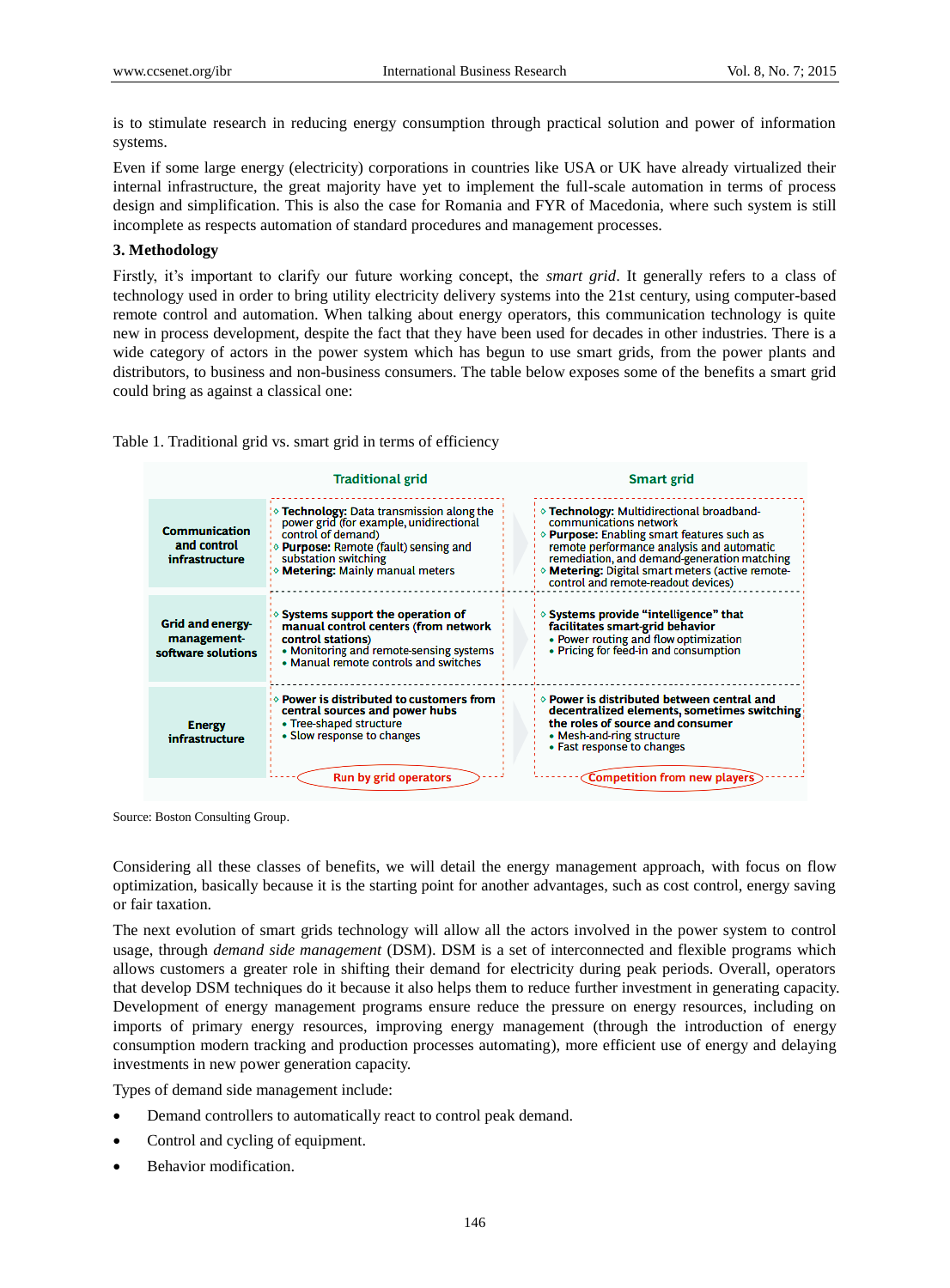- Thermal energy storage (TES) systems such as ice banks for air conditioning.
- Back-up generators.
- Renewable energy integration.

Further, we will explain a gross example of reducing daily peak demand by load leveling using DSM:



Figure 1. Load leveling using DSM, during one day

The blue line represents total demand / consumption during a whole day and this demand function reaches its maximum value around noon. The red line describes an ideal situation of a constant demand, which may occur as a result of DSM techniques listed above. As one can notice, the peak load decreases from 1000kW to 575kW. Many statistical modulations and even real examples (cases from USA or Australia) have shown that, overall, the electricity consumption doesn't lower, but becomes more balanced. Moreover, the peak load decreases and this can lead to a substantial benefit: the households and business' bills lower (because it costs the utility more to produce power during on-peak hours of high energy demand).

#### **4. Results**

Given the fact that Jordan faces similar difficulties in their attempt to boost energy efficiency, we argue that investing in DSM techniques could be lucrative and safe on long term.

Among common issues of both countries there are problems like consumption behavior, the need to upgrade capacities and plants and the fact that, in the past, DSM measures were applied unsystematically. Describing this type of management technique and its consequences can be resumed as Figure 2 shows:



Figure 2. Responses for demand side management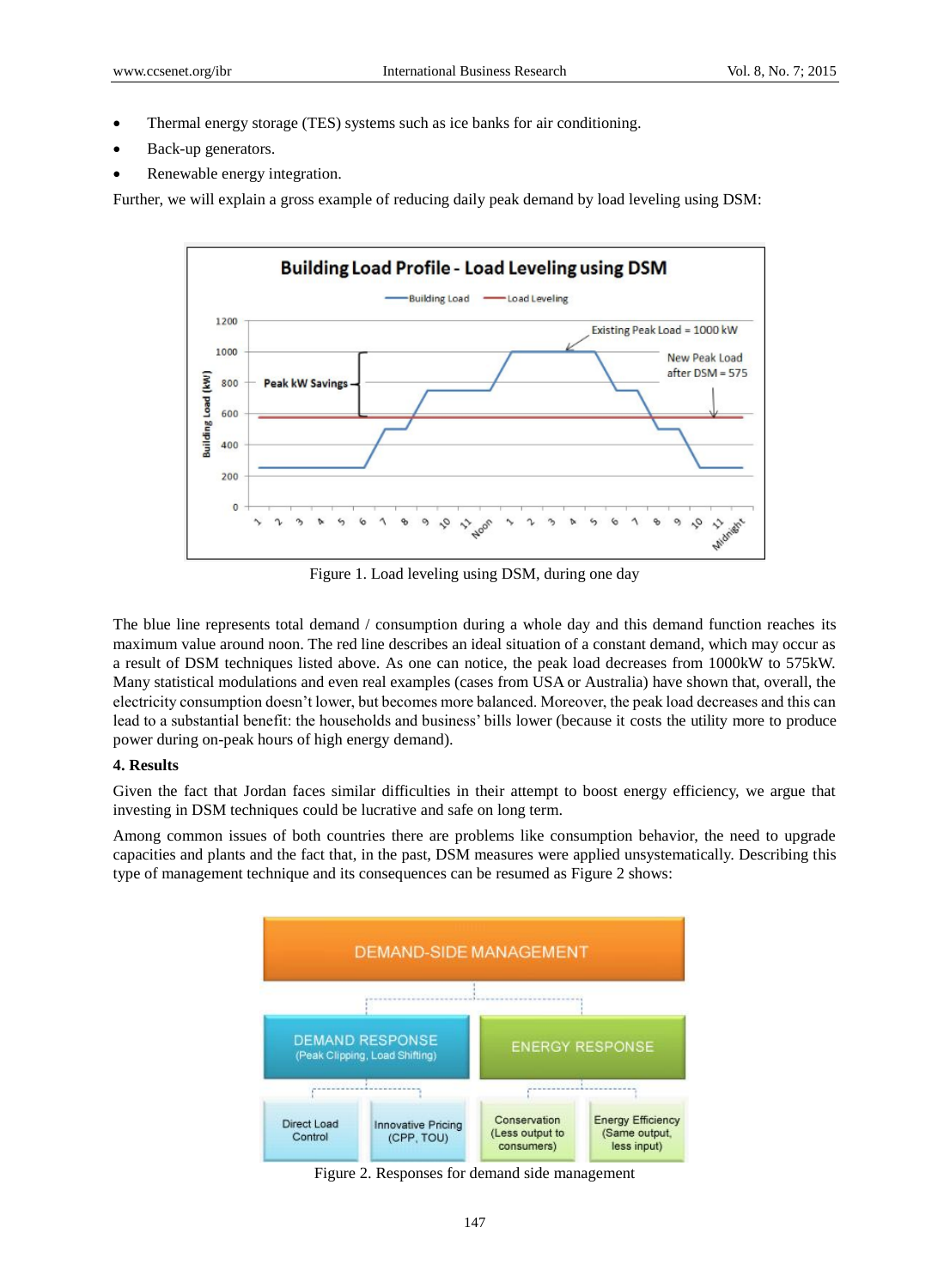Therefore, DSM has potential benefits on two main coordinates: the economic changes caused by demand and supply variation (demand control, average price decrease on energy market etc.) and the environmental dimension (diminish impact associated with greenhouse gas emissions).

# *4.1 Brief SW Analysis of DSM Use in Jordan*

On the whole, some of the DSM benefits could be:

- Cost reduction: many DSM and energy efficiency efforts have been introduced in the context of integrated resource planning and aimed at reducing total costs of meeting energy demand.
- Environmental and social improvement: energy efficiency and DSM may be pursued to achieve environmental and/or social goals by reducing energy use leading to reduced greenhouse gas emissions.
- Ameliorating problems in the electricity network through reducing demand in ways which maintain system reliability in the immediate term and over the longer term defer the need for network augmentation.
- Improved markets: short-term responses to electricity market conditions ("demand response"), particularly by reducing load during periods of high market prices caused by reduced generation or network capacity.

But there are also some barriers concerning DSM:

- Monopolistic market structure, in Jordan, which might lead to traditional and inefficient tariff structure.
- Lack of proper incentive schemes to consumer on using energy efficient appliances and utility to implement DSM solutions.
- Low awareness among consumers about the efficient use of energy.

# *4.2 Implementation through BPM*

Basically, DSM tools depend, to a large extent, on IT platforms, new generation apps and on cloud computing. Subsequently, management redesign will involve the automation and power of information systems for the following aspects:

- Develop end-use demand forecasting.
- Review cost sharing and viability option.
- (Pilot and large scale) programed selection and design.
- Management and evaluation for the programed.

## **5. Conclusions**

Electrical grid has been facing important challenges regarding quality and quantity to meet the increasing requirements of consumers. Environment friendly and economical generation along with efficient consumption through effective DSM in future smart grids will help in addressing most of these challenges because of integration of advanced information and communication technologies.

Jordan with short tradition in terms of energy efficiency policies and consumers awareness. In the same time, they both have potential for a larger renewables use but need substantial investment to take advantage of it and to reduce the energy imports dependence. For these reasons and not only, techniques such as smart grids and side management are currently worth being applied and could be somehow seen as an "investment to avoid a larger investment".

To conclude, we argue that IT infrastructure to fulfill this approach is affordable and benefits target many aspects: the local energy market, consumers and energy intensive industries, producers and power plants and also the whole environment. Therefore, DSM and the concept of smart grid, even if difficult to be entirely implemented, are one of the most innovative and productive ways to redesign corporate management in this complex sector.

## **References**

- Byrne, R. H., & Donnelly, M. (2013). *Methodology to determine the technical performance and value proposition for grid-scale energy storage system*. Sandia National Laboratories. Retrieved from http://www.sandia.gov/ess/publications/SAND2012-10639.pdf
- Chen, Y. (2001). *Empirical modelling for participative business process reengineering*. University of Warwick. Retrieved from http://wrap.warwick.ac.uk/4204/
- Cosic, B. (2012). *A 100% renewable energy system in the year 2050: The case of Macedonia*. Faculty of Mechanical Engineering and Naval Architecture, University of Zagreb.